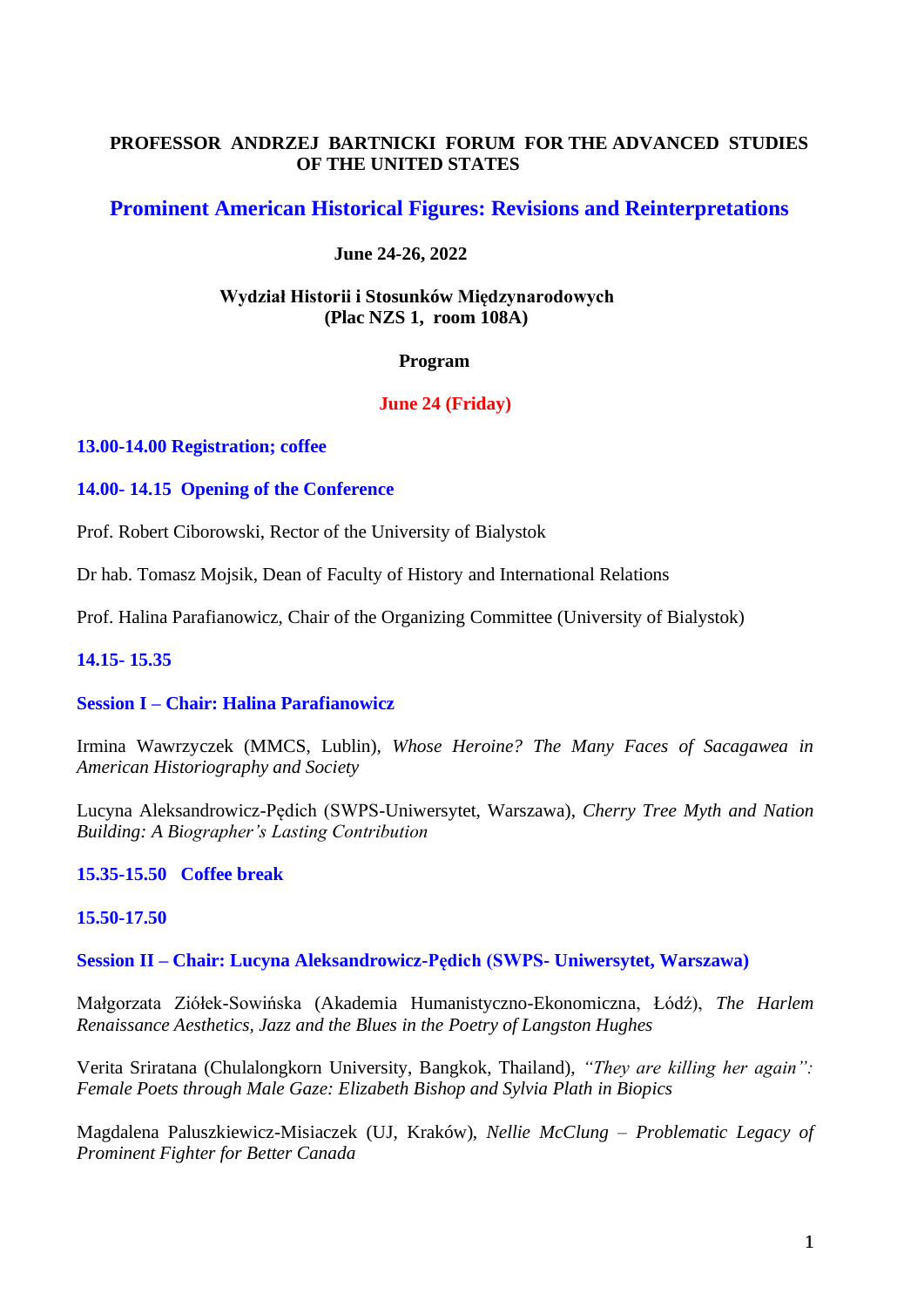### **18.00 Dinner**

## **June 25 (Saturday**)

### **9.00-10.20**

## **Session III – Chair: Irmina Wawrzyczek (UMCS, Lublin)**

Halina Parafianowicz (UwB), *Woodrow Wilson: Between the Greatness and Decline of His Legend and Legacy*

Milada Polišenská *(*Anglo-American University, Prague*), A Second Woman in the History of American Diplomacy as a Nominee for the Post of Plenipotentiary Minister in Prague: Rowena Morse Mann* 

**10.20-10.35 Coffee break** 

### **10.35-11.55**

#### **Session IV- Chair: Magdalena Paluszkiewicz-Misiaczek (UJ)**

Sylwia Kuźma-Markowska (OSA), *Fighters for a Better 'Polish' America: Revisiting the Role of Women Reformers in the Early 20th Century Chicago Polish-American Community*

Renata Nowaczewska (USZ, Szczecin), *The Robber Barons or America's Greatest Philanthropists? From Rockefeller and Carnegie to Bezos and other Silicon Sultans: Revisions and Reinterpretations*

### **11.55 -13.15**

**Session V- Discussion on the book** *For the Vote and More. Stories of Women Changing America,* **ed. by Halina Parafianowicz, Łukasz Niewiński, Białystok: University of Bialystok Publishing House, 2021. Discussants: Sylwia Kuźma-Markowska (OSA, Warszawa), Włodzimierz Batóg (UJK, Kielce)**

### **13.15-14.15 Lunch**

**Curtural heritage of Podlasie: an excursion to Tykocin**

#### **14.30 Departure**

**Sightseeing in Tykocin (synagogue, museum, church)**

**18.30 Dinner (ethnic cuisine in "Alumnat" in Tykocin)**